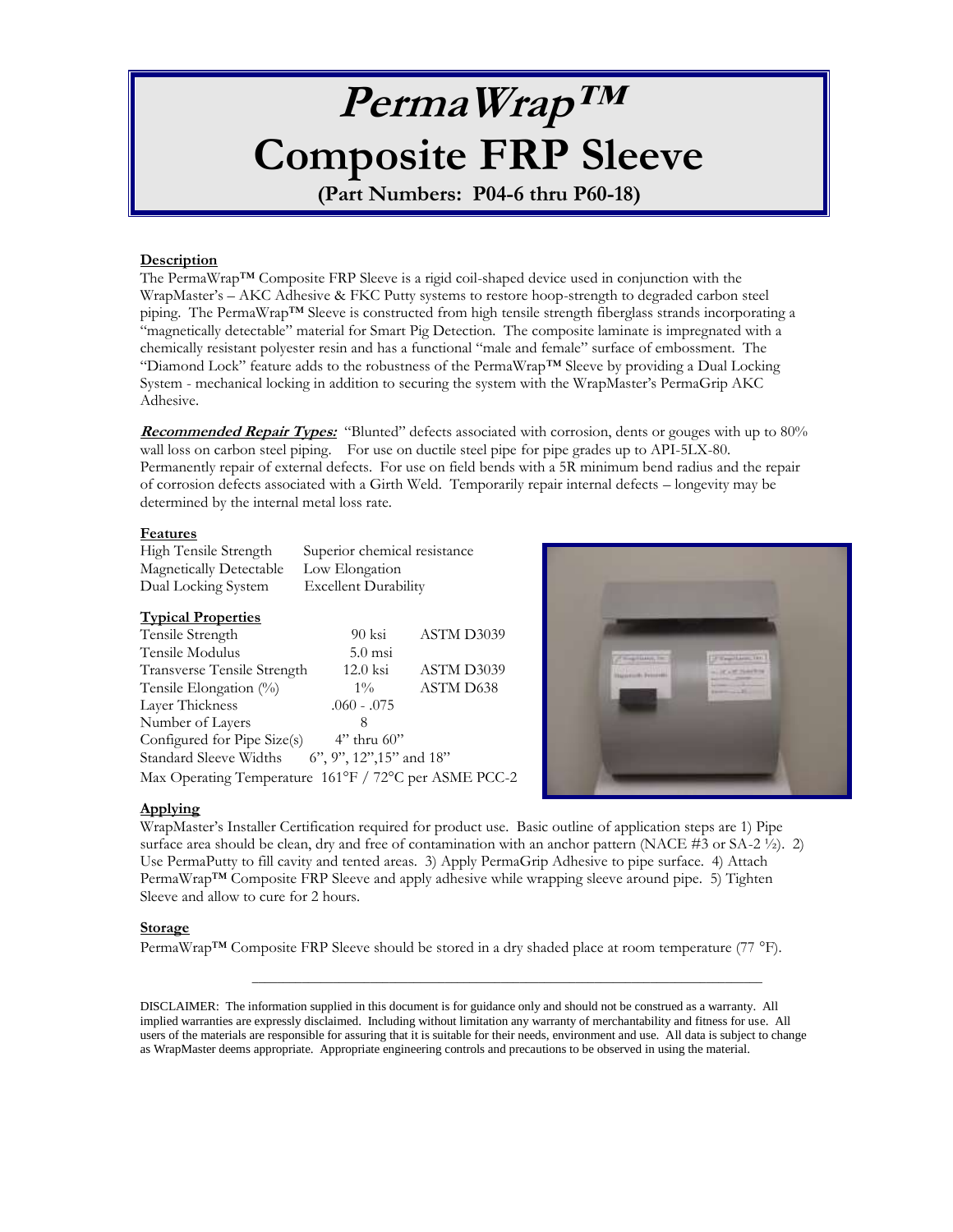# **PermaGrip™ AKC Adhesive System**

**(sub-systems AKC-400 thru AKC-3900)**

## **Description**

PermaGrip #AKC Adhesive is a highly thixotropic, two component, methacrylate adhesive system. PermaGrip #AKC is formulated to provide adjustability of "working time" for both warm and cold temperature applications. This adhesive forms a resilient bond and maintains its strength over a wide range of temperatures. PermaGrip #AKC is suitable for bonding a variety of substrates with minimal surface preparation.

**Recommended Substrates:** PVC, polycarbonate, acrylic, aluminum, epoxy coated metal, ABS, carbon and stainless steel, and FRP.

#### **Features**

Non-sagging gaps filled to 1inch Superior impact and peel strength Little or no surface preparation Offers excellent tolerance to off-ratio mixing Rapid room temperature cure 100% reactive Excellent environmental resistance **Typical Properties** Tensile Lap Shear @ 77 °F 2,500-2,700 ASTM D1002 Tensile Lap Shear  $\omega$  180 °F 1,800-2,000 ASTM D1002 Tensile Elongation (%) 25-35 ASTM D638 Peel Strength (pli) 60 ASTM D3167 Shore D Hardness 75-80 Bondline Thickness .005-1.00 Open Time  $\omega$  110 °F 40-45 minutes 16 : 1 Mix Ratio Open Time  $\omega$  32 °F 160-180 minutes 4 : 1 Mix Ratio

#### **Applying**

Bonding surface should be clean, dry, and free of contamination. Extensive surface preparation is not required for the PermaGrip #AKC system, a light scuffing with 100 grit sand paper or scotch bright pad and a solvent wipe. To assure maximum bond strength, surfaces must be mated within the adhesive's open time. Use enough material to completely fill the joint when parts are clamped.

#### **Storage**

PermaGrip #AKC should be stored in a cool, dry place when not used for a long period of time. The shelf life is one year from the date of manufacture when stored at  $40^{\circ}$ F and six months when stored at room temperature (77 °F). Exposure above room temperature will reduce shelf life.

\_\_\_\_\_\_\_\_\_\_\_\_\_\_\_\_\_\_\_\_\_\_\_\_\_\_\_\_\_\_\_\_\_\_\_\_\_\_\_\_\_\_\_\_\_\_\_\_\_\_\_\_\_\_\_\_\_\_\_\_\_\_\_\_\_\_\_\_\_\_\_\_\_\_\_\_\_\_\_\_\_\_

DISCLAIMER: The information supplied in this document is for guidance only and should not be construed as a warranty. All implied warranties are expressly disclaimed. Including without limitation any warranty of merchantability and fitness for use. All users of the materials are responsible for assuring that it is suitable for their needs, environment and use. All data is subject to change as WrapMaster deems appropriate. Users should review the Material Safety Data Sheet (MSDS) for the material to determine possible health hazards, appropriate engineering controls and precautions to be observed in using the material. Copies of the MSDS are available upon request.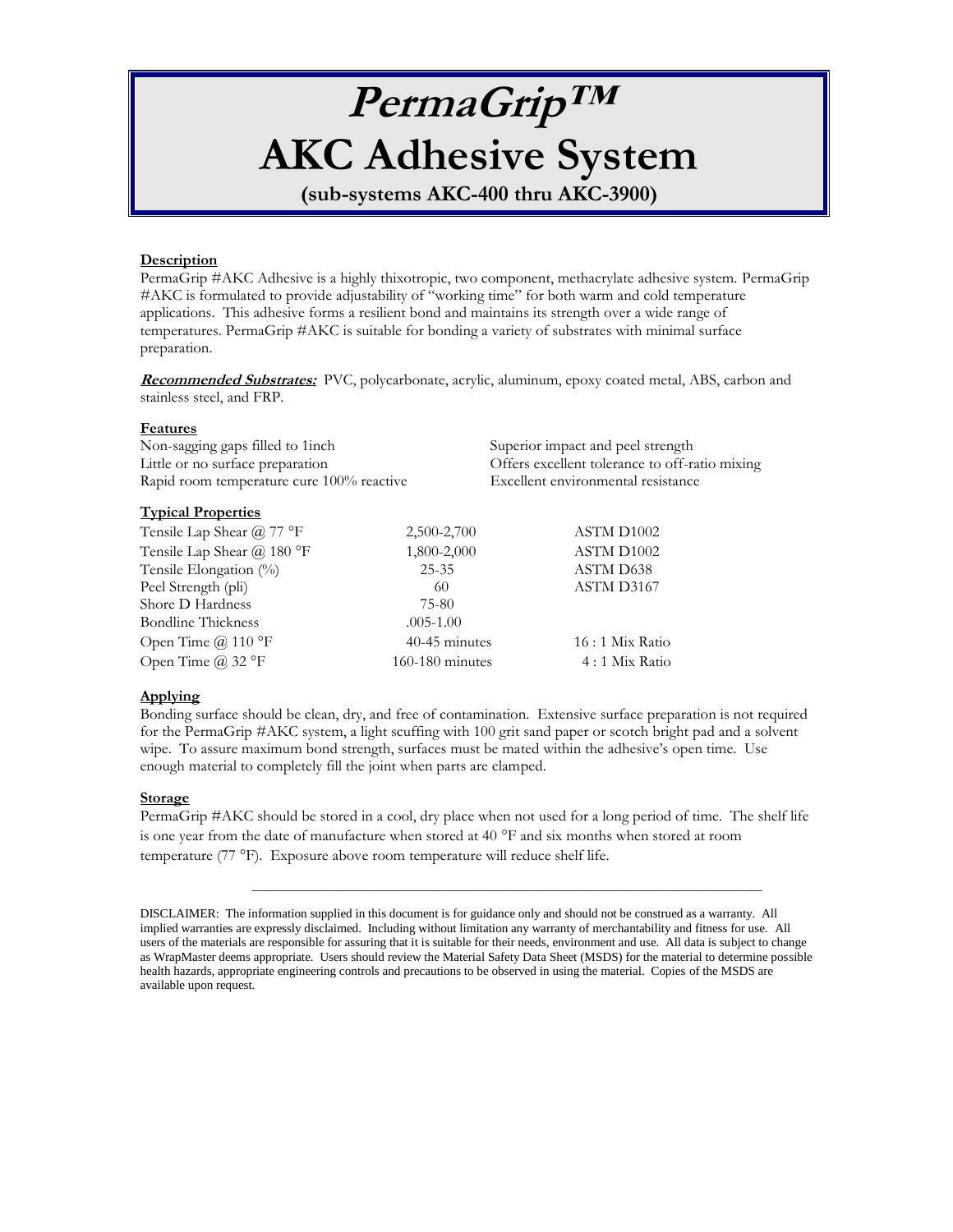# **PermaPutty™ FKC Filler Putty System**

**(sub-system FKC-500)**

#### **Description**

PermaPutty #FKC Filler is a highly thixotropic, two component, epoxy system. The Filler Putty forms a high compressive strength, low shrinkage "load transfer" structure maintaining its strength over a wide range of temperatures. PermaPutty #FKC is suitable for bonding a variety of substrates with minimal surface preparation.

**Recommended Substrates:** aluminum, epoxy coated metal, carbon and stainless steel, and FRP.

#### **Features**

Non-sagging gaps filled to 1inch Superior compressive strength Little or no surface preparation Rapid room temperature cure 100% reactive Excellent environmental resistance

# **Typical Properties**

| Compressive Strength $\omega$ 77 °F  | 14,000            | ASTM D1002      |
|--------------------------------------|-------------------|-----------------|
| Compressive Strength $\omega$ 140 °F | 10,000            | ASTM D1002      |
| Elongation $(\%)$                    | $\leq$ 1          | ASTM D638       |
| Shore D Hardness                     | > 80              |                 |
| <b>Bondline Thickness</b>            | $.005 - 1.00$     |                 |
| Open Time @ 110 °F                   | 40-50 minutes     | $2:1$ Mix Ratio |
| Open Time $\omega$ 32 °F             | $220-240$ minutes | $2:1$ Mix Ratio |

#### **Applying**

Bonding surface should be clean, dry, and free of contamination. Extensive surface preparation is not required for the Perma Putty #FKC system, a light scuffing with 100 grit sand paper or scotch bright pad and a solvent wipe. To assure maximum bond strength, surfaces must be mated within the filler putty's open time. Use enough material to completely fill the joint when parts are clamped.

#### **Storage**

PermaPutty #FKC should be stored in a cool, dry place when not used for a long period of time. Exposure above room temperature will reduce shelf life.

DISCLAIMER: The information supplied in this document is for guidance only and should not be construed as a warranty. All implied warranties are expressly disclaimed. Including without limitation any warranty of merchantability and fitness for use. All users of the materials are responsible for assuring that it is suitable for their needs, environment and use. All data is subject to change as WrapMaster deems appropriate. Users should review the Material Safety Data Sheet (MSDS) for the material to determine possible health hazards, appropriate engineering controls and precautions to be observed in using the material. Copies of the MSDS are available upon request.

\_\_\_\_\_\_\_\_\_\_\_\_\_\_\_\_\_\_\_\_\_\_\_\_\_\_\_\_\_\_\_\_\_\_\_\_\_\_\_\_\_\_\_\_\_\_\_\_\_\_\_\_\_\_\_\_\_\_\_\_\_\_\_\_\_\_\_\_\_\_\_\_\_\_\_\_\_\_\_\_\_\_